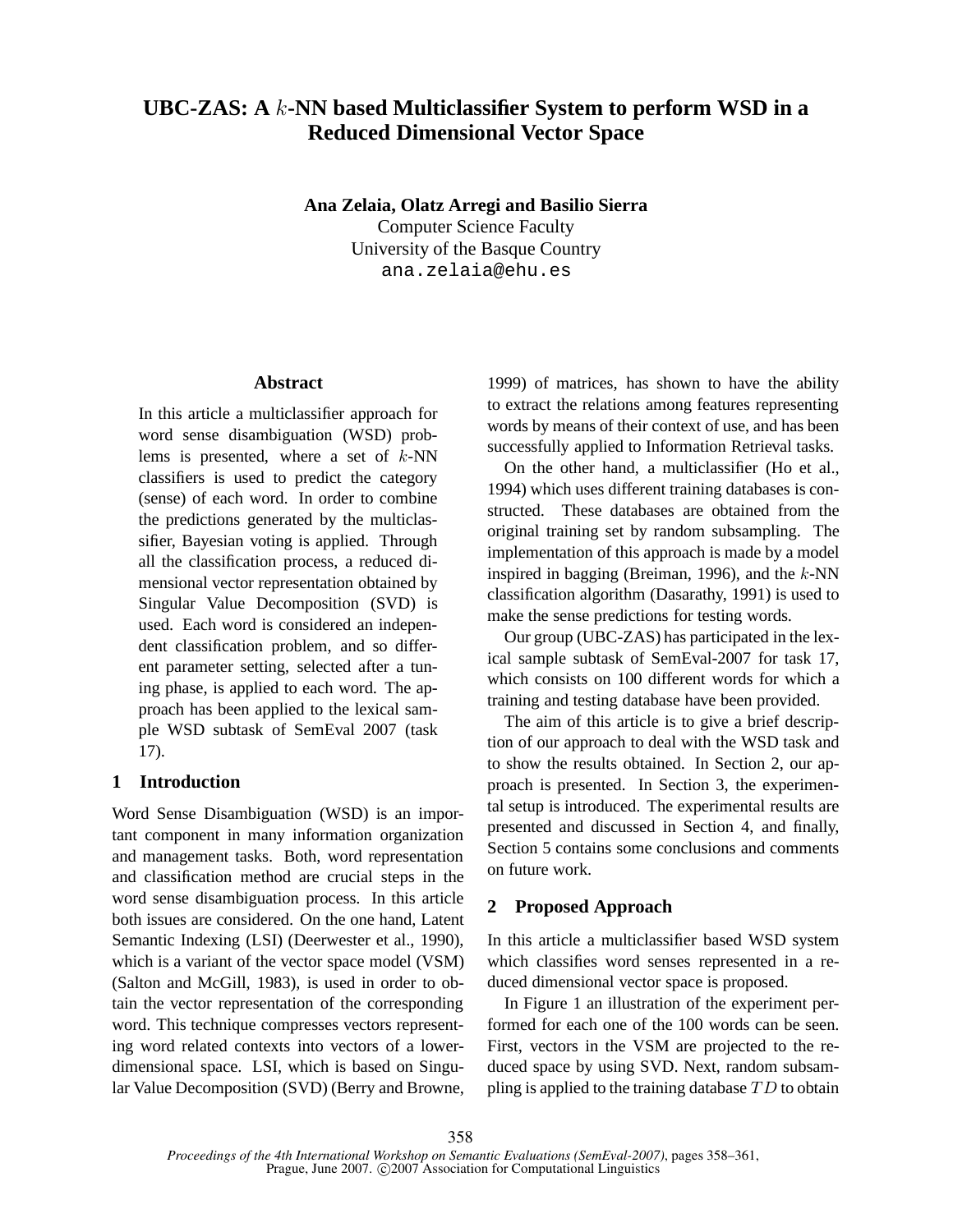different training databases  $TD_i$ . Afterwards the k-NN classifier is applied for each  $TD_i$  to make sense label predictions. Finally, Bayesian voting scheme is used to combine predictions, and  $c_i$  will be the final sense label prediction for testing word  $q$ .



Figure 1: Proposed approach for WSD task

In the rest of this section, the preprocessing applied, the SVD dimensionality reduction technique, the  $k$ -NN algorithm and the combination of classifiers used are briefly reviewed.

#### **2.1 Preprocessing**

In order to obtain the vector representation for each of the word contexts (documents, cases) given by the organizers of the SemEval-2007 task, we used the features extracted by the UBC-ALM participating group (Agirre and Lopez de Lacalle, 2007). These features are local collocations (bigrams and trigrams formed with the words around the target), syntactic dependencies (object, subject, noun-modifier, preposition, and sibling) and Bag-of-words features (basically lemmas of the content words in the whole context, and in a  $\pm$ 4-word window).

# **2.2 The SVD Dimensionality Reduction Technique**

The classical Vector Space Model (VSM) has been successfully employed to represent documents in text categorization tasks. The newer method of Latent Semantic Indexing  $(LSI)^{-1}$  (Deerwester et

al., 1990) is a variant of the VSM in which documents are represented in a lower dimensional space created from the input training dataset. The SVD technique used by LSI consists in factoring termdocument matrix M into the product of three matrices,  $M = U\Sigma V^T$  where  $\Sigma$  is a diagonal matrix of singular values, and  $U$  and  $V$  are orthogonal matrices of singular vectors (term and document vectors, respectively).

For classification purposes (Dumais, 2004), the training and testing documents are projected to the reduced dimensional space,  $q_p = q^T U_p \Sigma_p^{-1}$ , by using  $p$  singular values and the cosine is usually calculated to measure the similarity between training and testing document vectors.

## **2.3 The** k**-NN classification algorithm**

k-NN is a distance based classification approach. According to this approach, given an arbitrary testing case, the  $k$ -NN classifier ranks its nearest neighbors among the training word senses, and uses the sense of the k top-ranking neighbors to predict the corresponding to the word which is being analyzed (Dasarathy, 1991).

#### **2.4 Combination of classifiers**

The combination of multiple classifiers has been intensively studied with the aim of improving the accuracy of individual components (Ho et al., 1994). A widely used technique to implement this approach is *bagging* (Breiman, 1996), where a set of training databases  $TD_i$  is generated by selecting n training cases drawn randomly with replacement from the original training database  $TD$  of  $n$  cases. When a set of  $n_1 < n$  training cases is chosen from the original training collection, the bagging is said to be applied by random subsampling. In fact, this is the approach used in our work and the  $n_1$  parameter has been selected via tuning.

According to the random subsampling, given a testing case  $q$ , the classifier will make a label prediction  $c^i$  based on each one of the training databases  $TD_i$ . One way to combine the predictions is by Bayesian voting (Dietterich, 1998), where a confidence value  $cv_{c_j}^i$  is calculated for each training database  $TD_i$  and sense  $c_j$  to be predicted. These confidence values have been calculated based on the training collection. Confidence values are summed

<sup>1</sup> http://lsi.research.telcordia.com, http://www.cs.utk.edu/∼lsi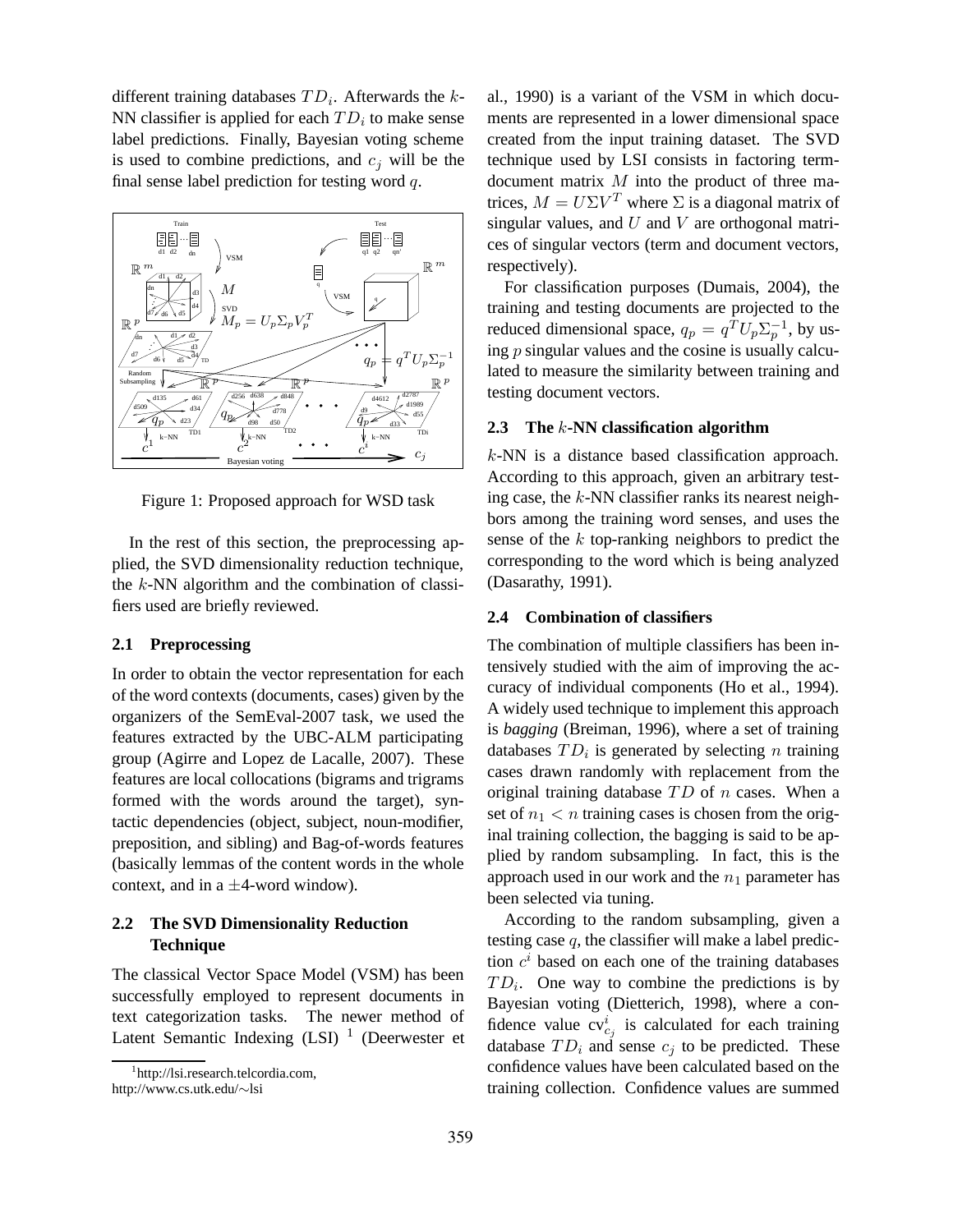by sense; the sense  $c_i$  that gets the highest value is finally proposed as a prediction for the testing examples.

## **3 Experimental Setup**

In the approach proposed in this article there are some decisions that need to be taken, because it is not clear (1) how many examples should be selected from the TD of each word in order to create each one of the  $TD_i$ ; (2) which is the appropriate dimension to be used in order to represent word related contexts (cases) for each word database; (3) which is the appropriate number of  $TD_i$  that should be created (number of classifiers to be used) and (4) which is the appropriate number of neighbors to be considered by the k-NN algorithm.

Therefore, a parameter tuning phase was carried out in order to fix the parameters. We decided to adjust them for each word independently.

In the following, the parameters are introduced and the tuning process carried out is explained. For two of the parameters (the number of classifiers and the number of neigbors for k-NN), the tuning phase was performed based on our previous experiments on document categorization tasks.

## **3.1 The size of each**  $TD_i$

As it was mentioned, the multiclassifier is implemented by random subsampling, where a set of  $n_1$  < n vectors is chosen from the original training collection of *n* examples for a given word  $(n$  is a different value for each one of the 100 words). Consequently, the size of each  $TD_i$  will vary depending on the value of  $n_1$ . The selection of different numbers of cases was experimented for each word in two different ways:

a) according to the following equation:

$$
n_1 = \sum_{i=1}^{s} (2 + \lfloor \frac{t_i}{j} \rfloor), \qquad j = 1, \dots, 10
$$

where  $t_i$  is the total number of training cases in the sense  $c_i$  and s is the total number of senses for the given word. By dividing parameter  $t_i$  by j, the number of cases selected from each sense preserves the proportion of cases per sense in the original one. However, it has to be

taken into account that some of the senses have a very low number of cases assigned to them. By summing 2, at least 2 cases will be selected from each sense. In order to decide the optimal value for parameter  $j$ , the classification experiment was carried out varying  $j$  from 1 to 10 for each word.

b) selecting a fixed number of cases for each of the senses which appeared for the word in the training database. Again, in the tuning phase, different numbers of cases (from 1 to 10) have been used for each of the 100 words in order to select a value for each of the words.

We optimized the size of each  $TD_i$  for each word by selecting the number of cases sometimes by procedure a) and sometimes by b).

# **3.2 The dimension of the reduced Vector Space Model**

Taking into account the wide differences among the training case numbers for different words, we decided to project vectors representing them to different reduced dimensional spaces. The selection of those dimensions is based on the number of training cases available for each word, and limited to 500; the used dimensions vary from 19 (for the word *grant*) to 481 (for the word *part*).

## **3.3 The number of classifiers**  $(TD_i)$

Based on previous experiments carried out for document categorization (Zelaia et al., 2006), we decided to create 30 classifiers for some words and 50 for others, i.e. 30 or 50 individual  $k$ -NN algorithms will be used by the multiclassifier in order to combine opinions by Bayesian voting.

#### **3.4 Number of neigbors for** k**-NN**

Based on our previous experiments, we decided to use  $k = 1$  and  $k = 5$ , and to select the best for each of the words. The cosine similarity measure is used in order to find the nearest or the 5 nearests.

# **4 Experimental Results**

The experiment was conducted by considering the optimal values for parameters tuned by using the training case set.